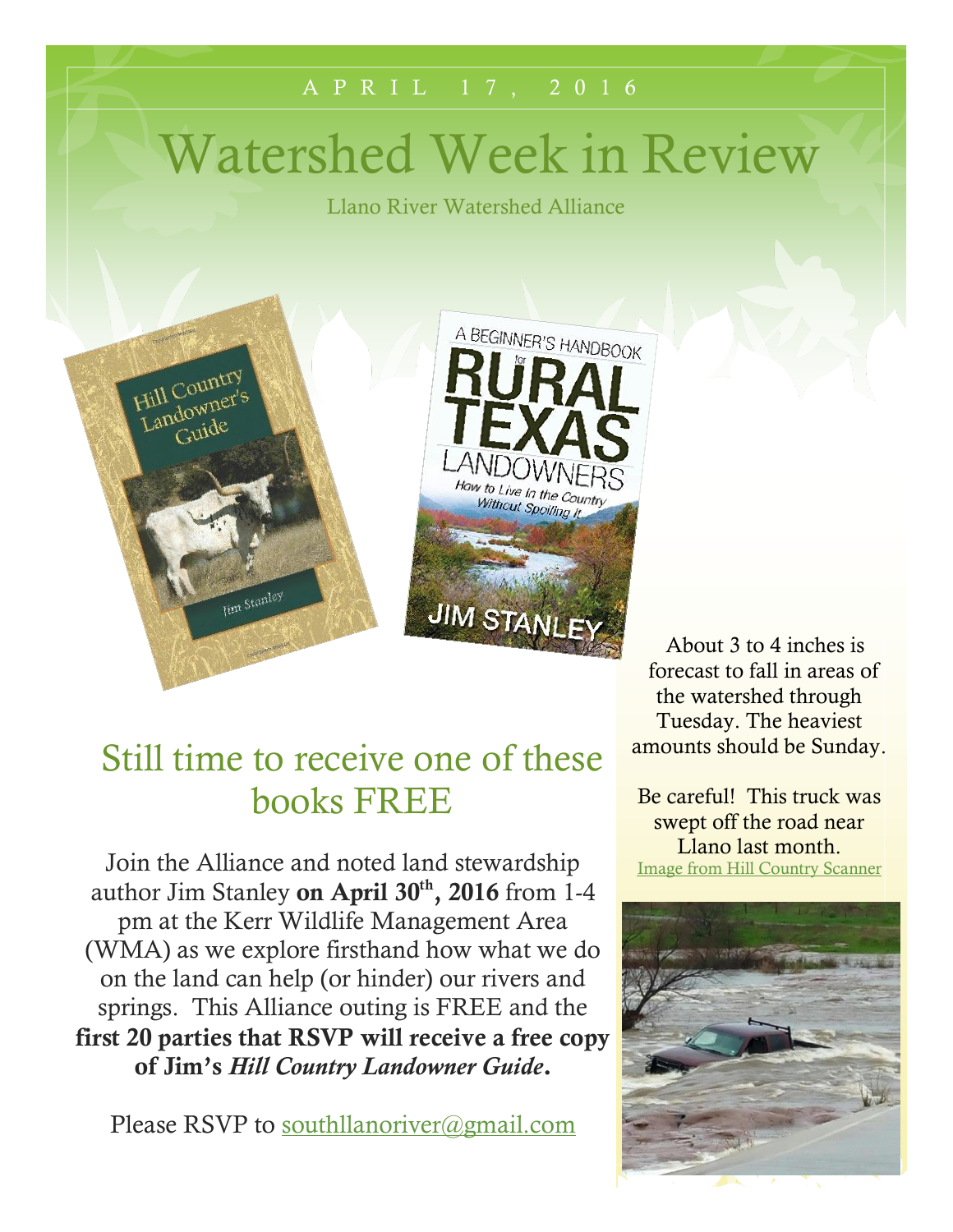## 700 Springs Tour postponed



Due to the threat of inclement weather, this weekend's tour of 700 Springs was postponed. The road that leads down to the springs can become quite treacherous when wet.

No word yet as to a potential rescheduling of the event.

### Have a great pic of the Llano?

#### **Enter it in the Llano County Historical Museum Photo Contest**

The Llano County Historical Museum is sponsoring *The Llano River through the Lens* photo contest.

Entries must be submitted by April  $30<sup>th</sup>$ .

Winners in the four age categories will be announced at the Grand Opening of the Exhibit on May  $20^{\text{th}}$ . . *[more detail](http://llanomuseum.org/2016-photography-contest-rules-guidelines/)*